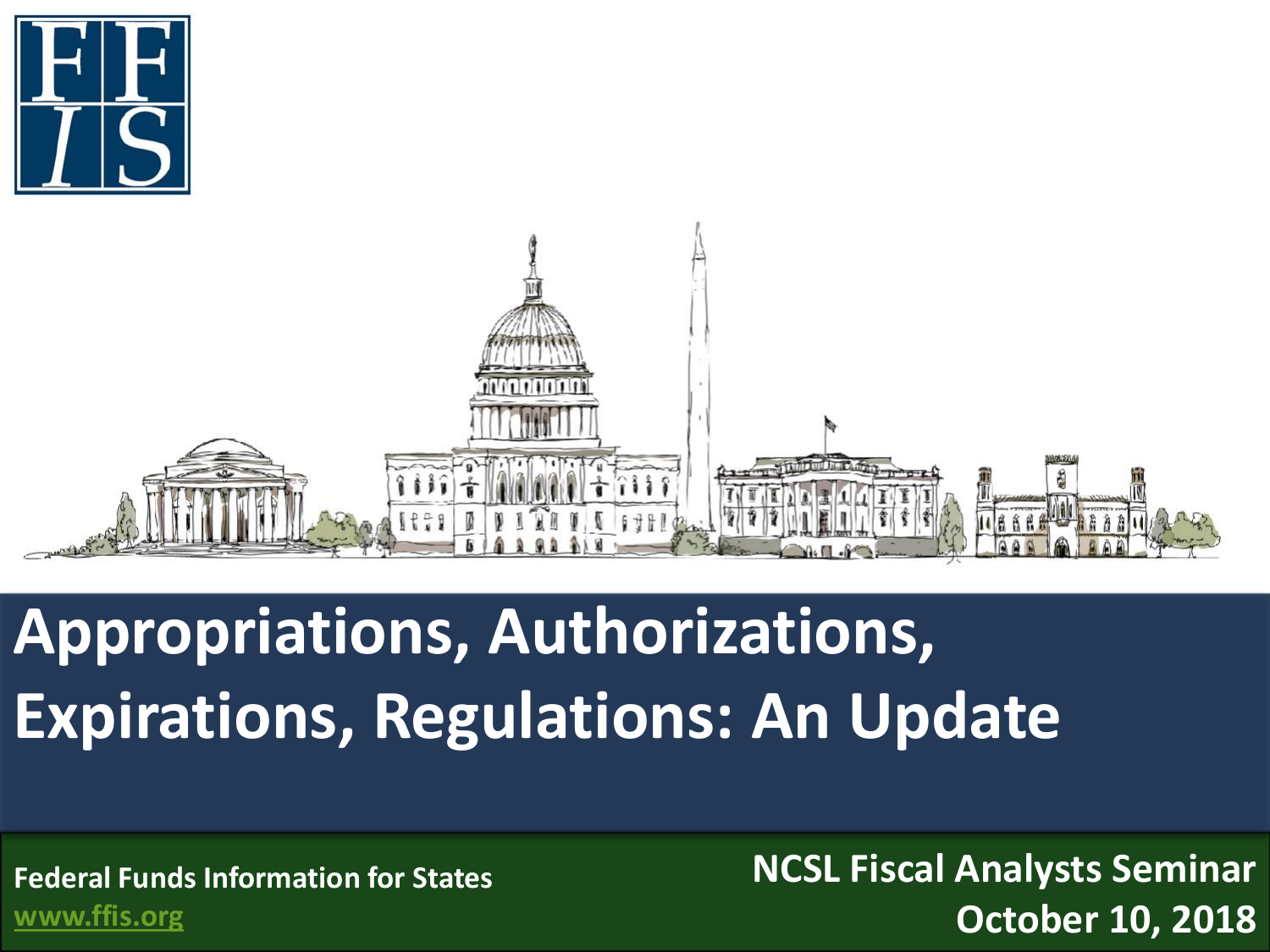# **The four "tions"**



| <b>Appropriations</b>                                           | <b>Authorizations</b>            |  |  |
|-----------------------------------------------------------------|----------------------------------|--|--|
| • BBA raised caps<br>• Enacted bills<br><b>CR</b><br>• End game | • Recently completed<br>• Moving |  |  |
|                                                                 |                                  |  |  |
| <b>Expirations</b>                                              | <b>Regulations</b>               |  |  |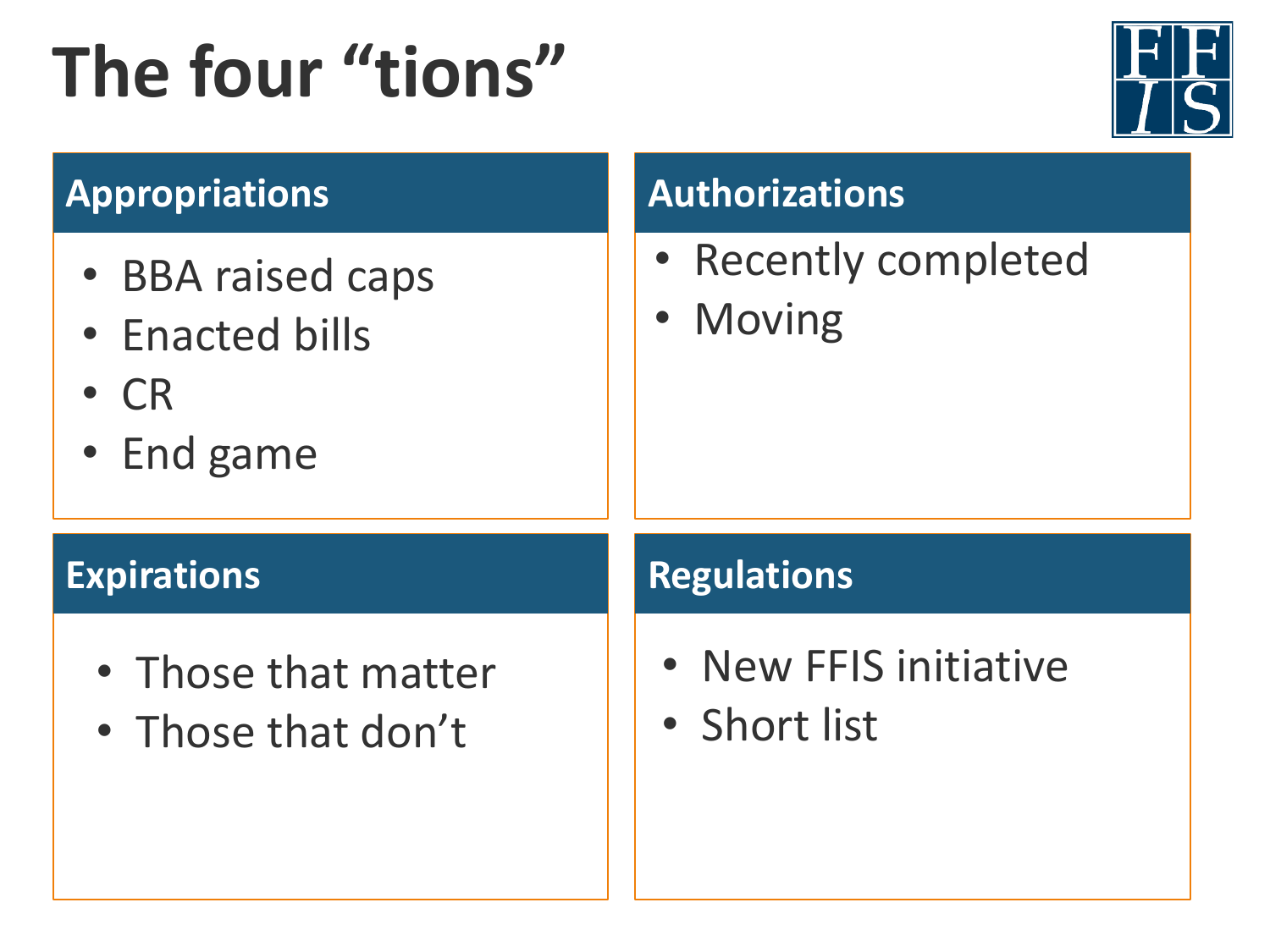#### **Pieces of the pie**





Federal Outlays, FY 2016 \$ in billions *Source: OMB Historical Tables, FY 2018*

 $\mathbf{r} = \mathbf{r} \cdot \mathbf{r}$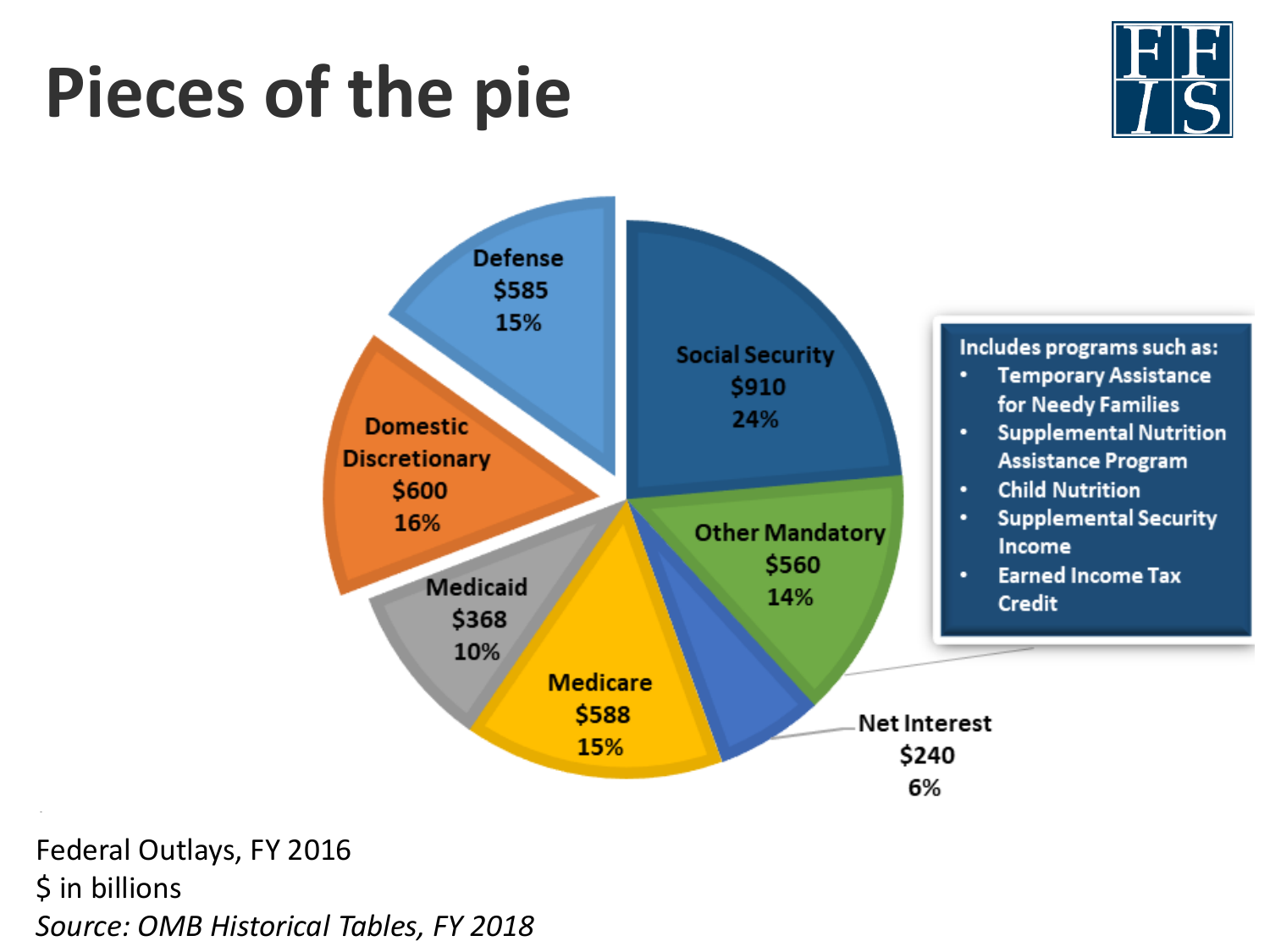#### **Medicaid dominates**





*Source: FFIS Grants Database, FY 2018*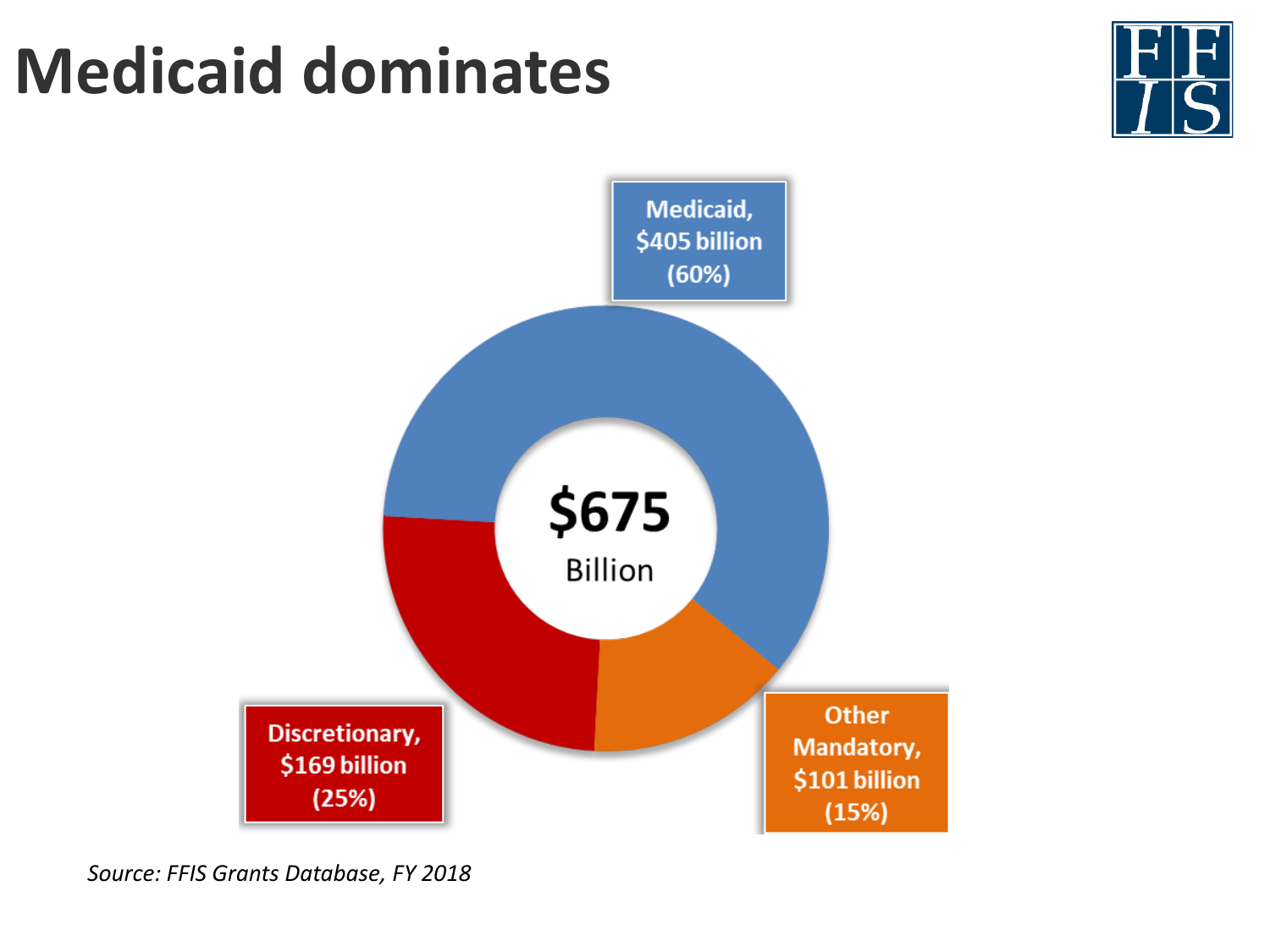

Discretionary caps

Side agreement for extra funding

Mandatory sequestration

Disaster relief

Debt limit suspension (March 2019)

HHS programs

Budget reform committee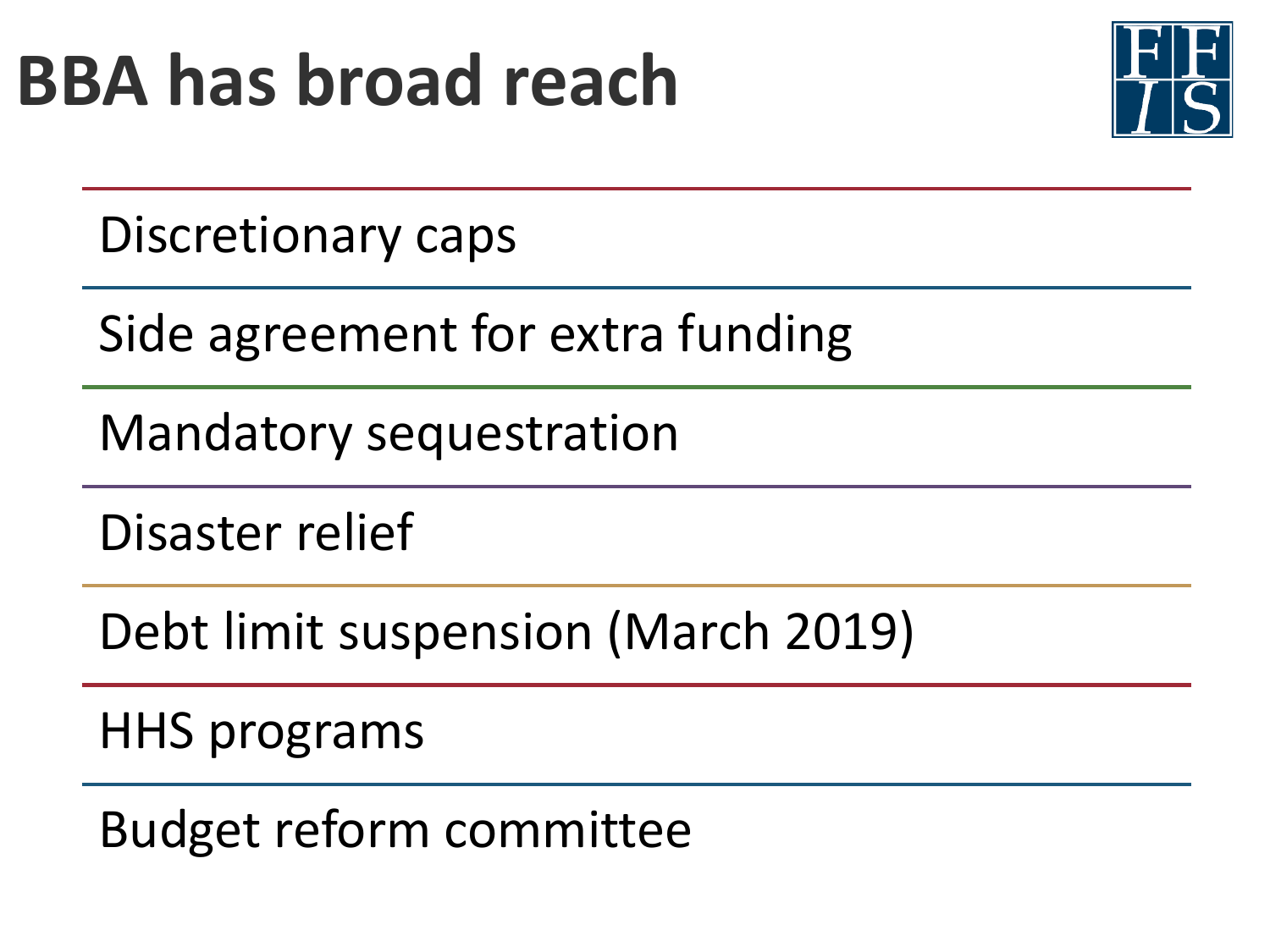## **Mandatory sequestration**

- Extended through FY 2027
- ATB cuts (-6.2% in FY 2019)
- Covered programs include:

| <b>Social Services</b><br><b>Block Grant</b>   | Promoting<br>Safe and<br><b>Stable Families</b> | Prevention<br>and Public<br><b>Health Fund</b> |
|------------------------------------------------|-------------------------------------------------|------------------------------------------------|
| Portion of<br><b>Highway</b><br><b>Funding</b> | Vocational<br>Rehabilitation                    | <b>Housing Trust</b><br>Fund                   |

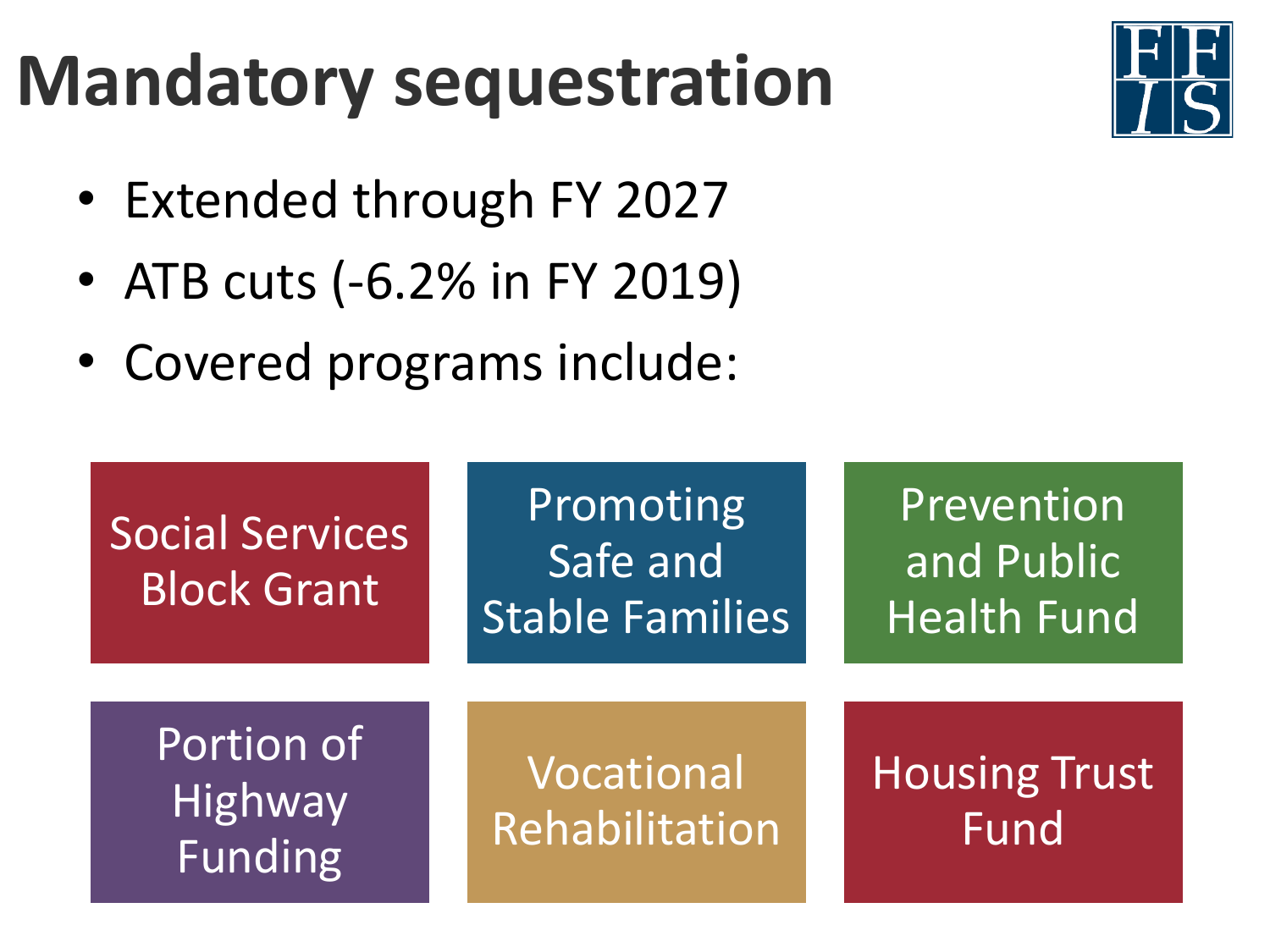## **Appropriations: BBA helped**



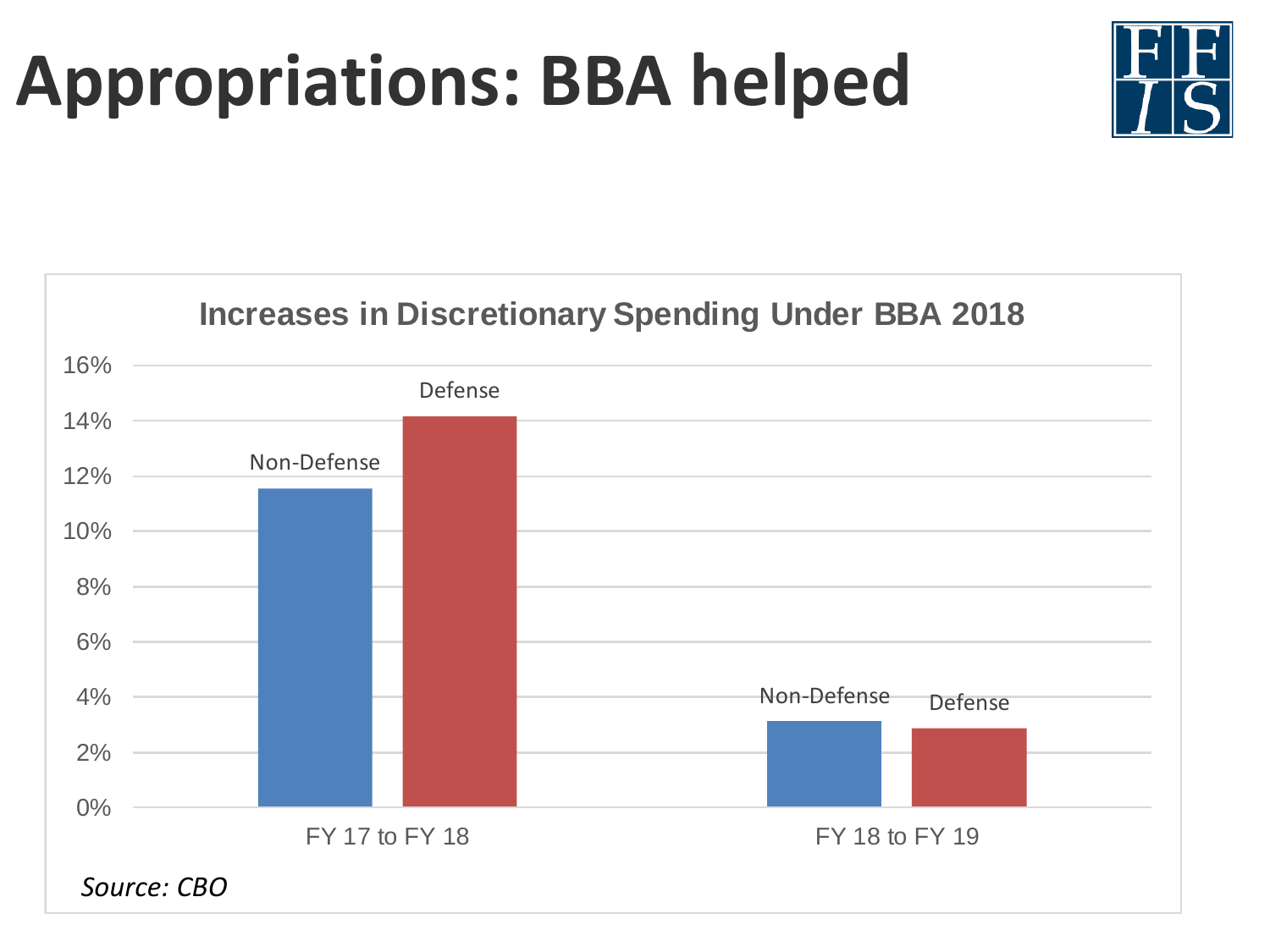# **Side agreement funding**



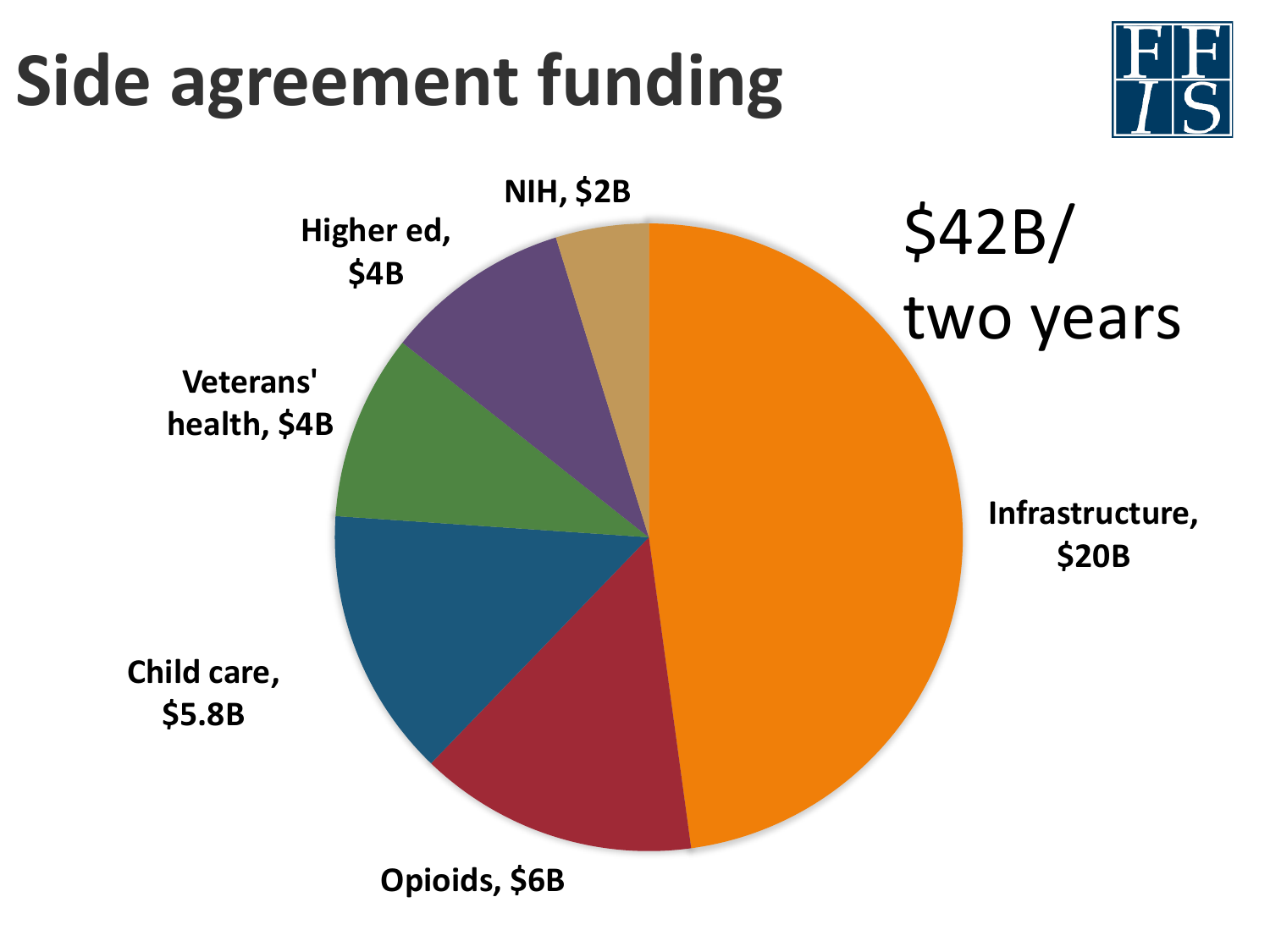# **\$2+ billion in new spending**



*Source: FFIS new grants tracker*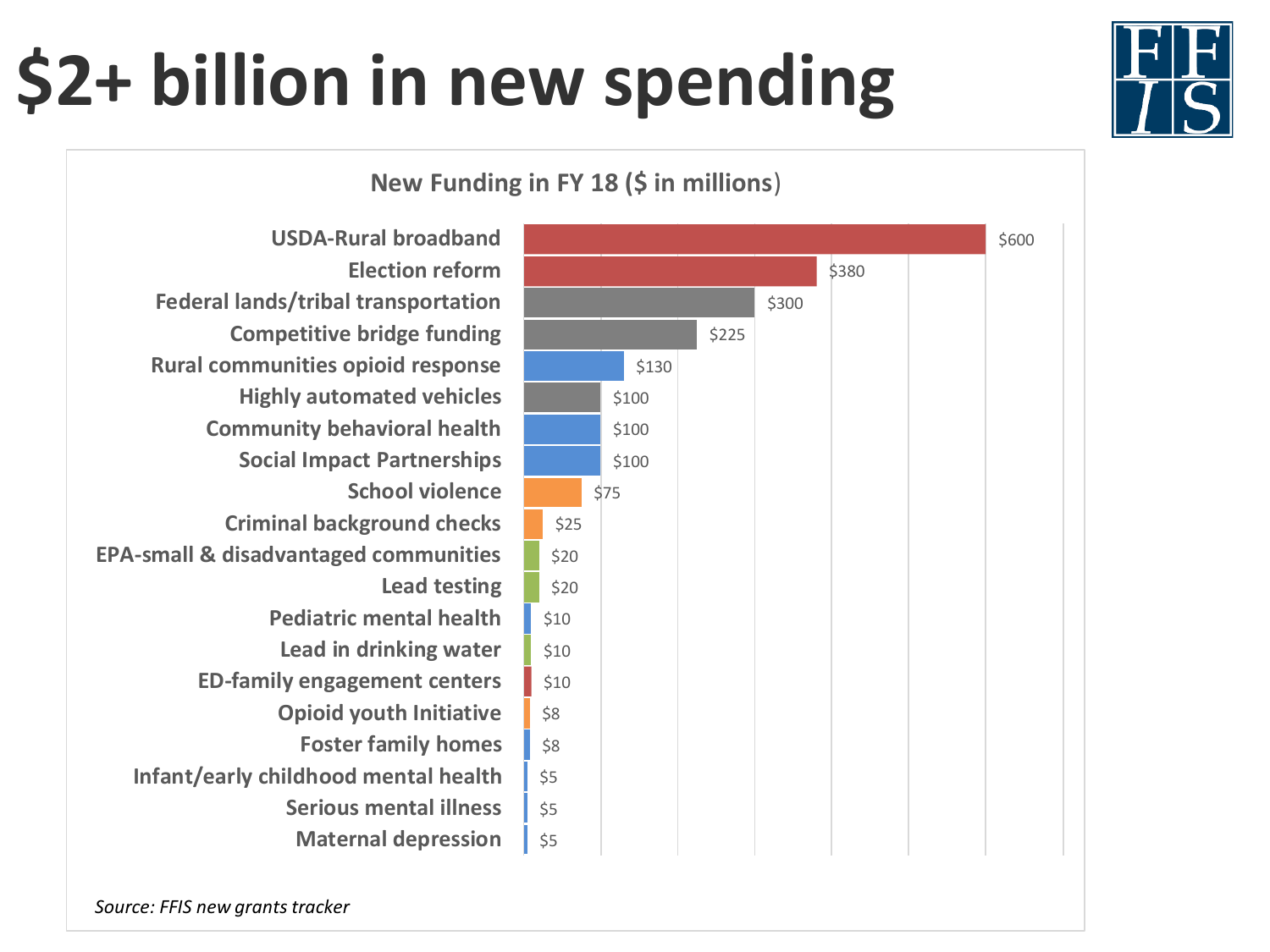# **Appropriations**



| <b>FY 2019 Appropriations Progress</b> |                         |  |  |  |
|----------------------------------------|-------------------------|--|--|--|
| <b>Appropriations Subcommittee</b>     | <b>Status</b>           |  |  |  |
| <b>Energy and Water</b>                | Enacted                 |  |  |  |
| <b>Legislative Branch</b>              | Enacted                 |  |  |  |
| <b>Military/Veterans</b>               | Enacted                 |  |  |  |
| <b>Defense</b>                         | Enacted                 |  |  |  |
| Labor/HHS/Education                    | Enacted                 |  |  |  |
| <b>Interior and Environment</b>        | In conference           |  |  |  |
| <b>Financial Services/General Gov.</b> | In conference           |  |  |  |
| <b>Transportation/HUD</b>              | In conference           |  |  |  |
| <b>Agriculture</b>                     | In conference           |  |  |  |
| <b>Homeland Security</b>               | <b>Passed committee</b> |  |  |  |
| <b>Commerce/Justice/Science</b>        | <b>Passed committee</b> |  |  |  |
| <b>State/Foreign Operations</b>        | <b>Passed committee</b> |  |  |  |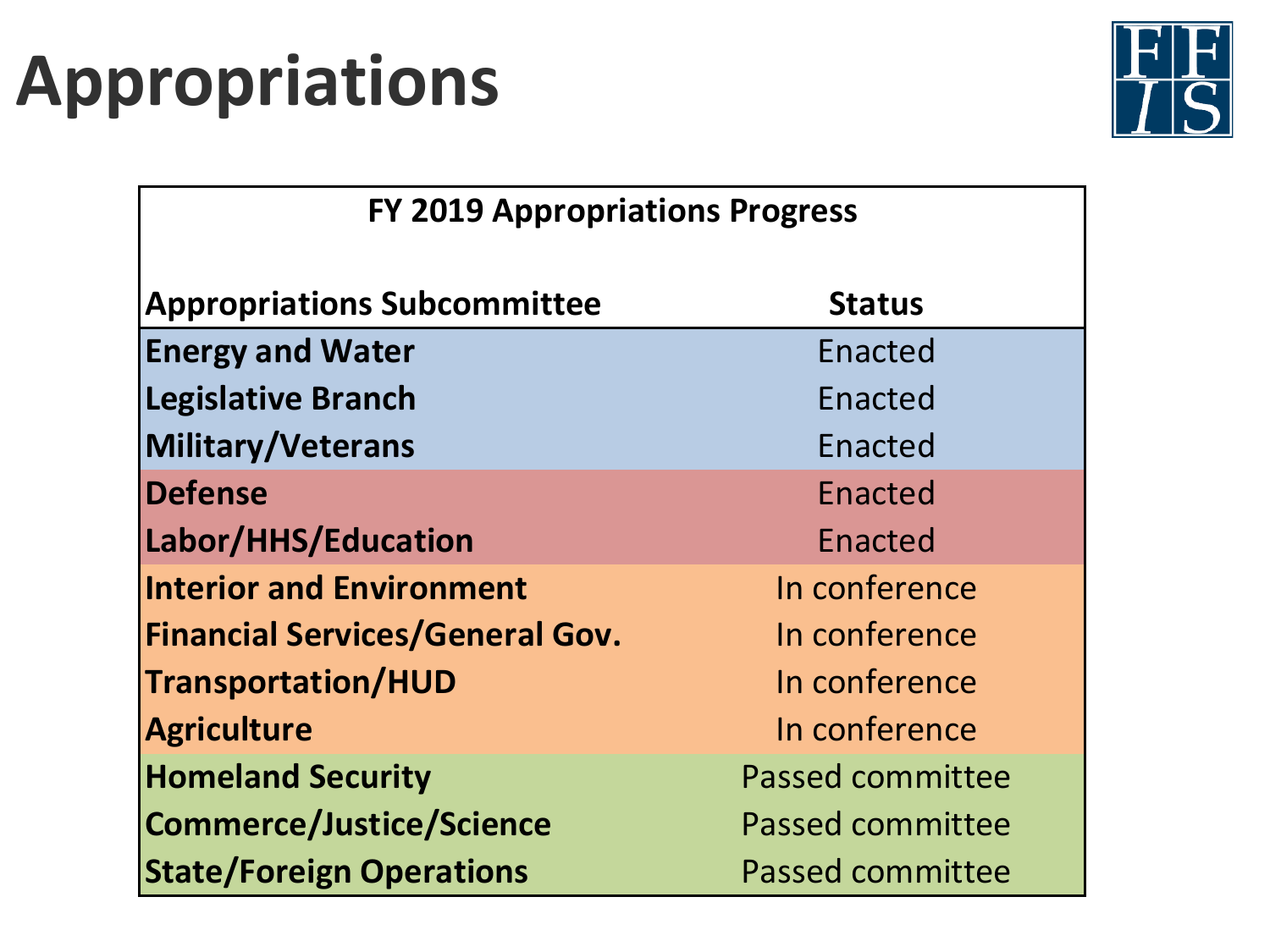### **Continuing resolution**



Runs until December 7

No A-T-B cut; meets BBA caps

Extends TANF, CCDF, related programs

Extends VAWA

Does not extend FAA (separate extension)

Does not extend Farm Bill

Does not extend LWCF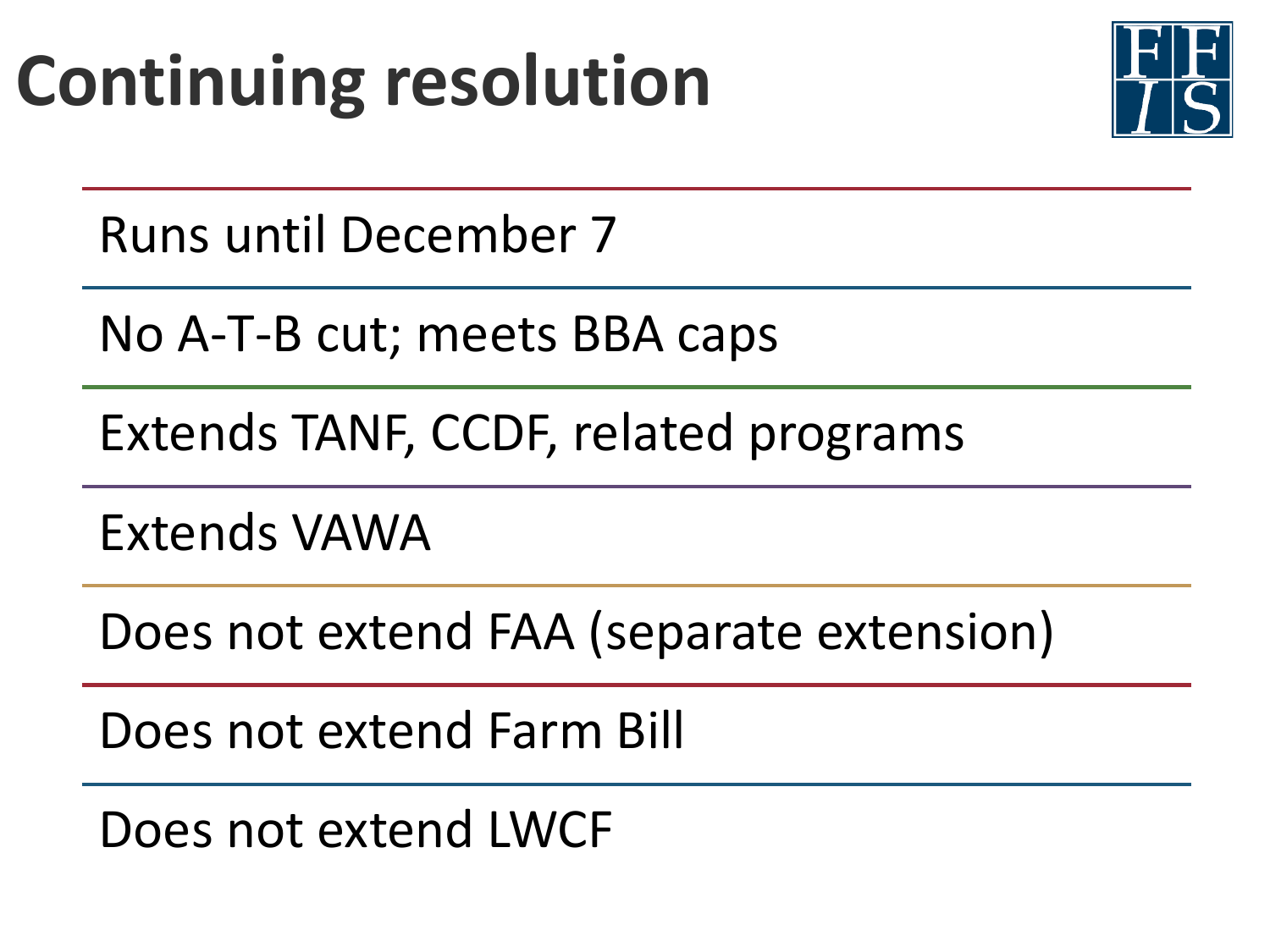

Most programs level-funded or increased

No eliminations

New-in-FY 2018 grants continued

Priorities remain: opioids, child care, mental health (cross-cutting HHS, ED, DOJ, etc.)

A few new programs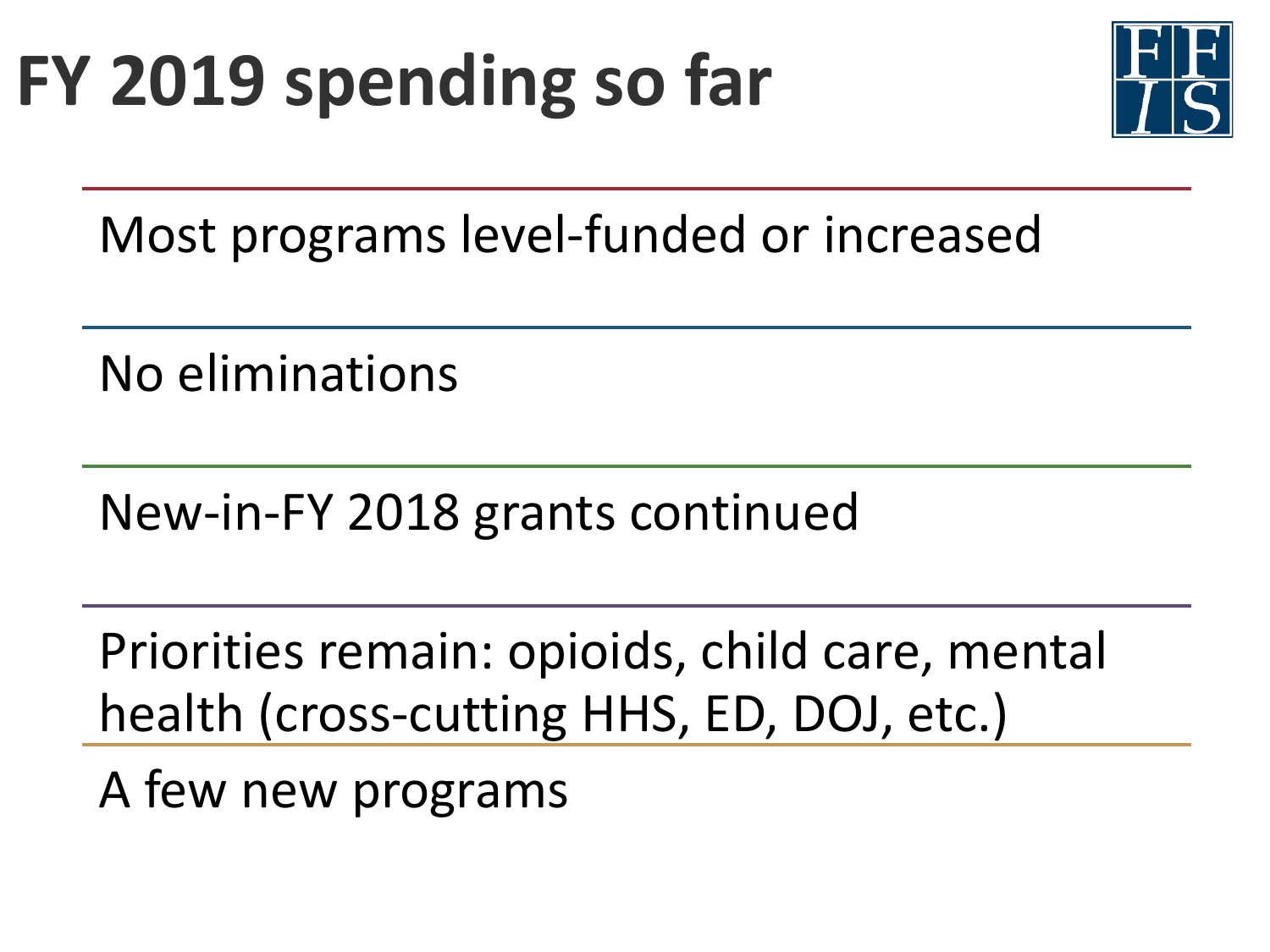### **Notable FY 2019 funding**



ED: Student Support BG +6% (\$70 m)

ED: Career & Tech Ed +6% (\$70 m)

ED: Adult Ed +4% (\$25 m)

HHS: Maternal & Child Health BG +4% (\$26 m)

HHS: Health Centers +4% (\$200 m)

HHS: Head Start +2% (\$200 m)

DOL: UI State Admin. -5% (-\$124 m)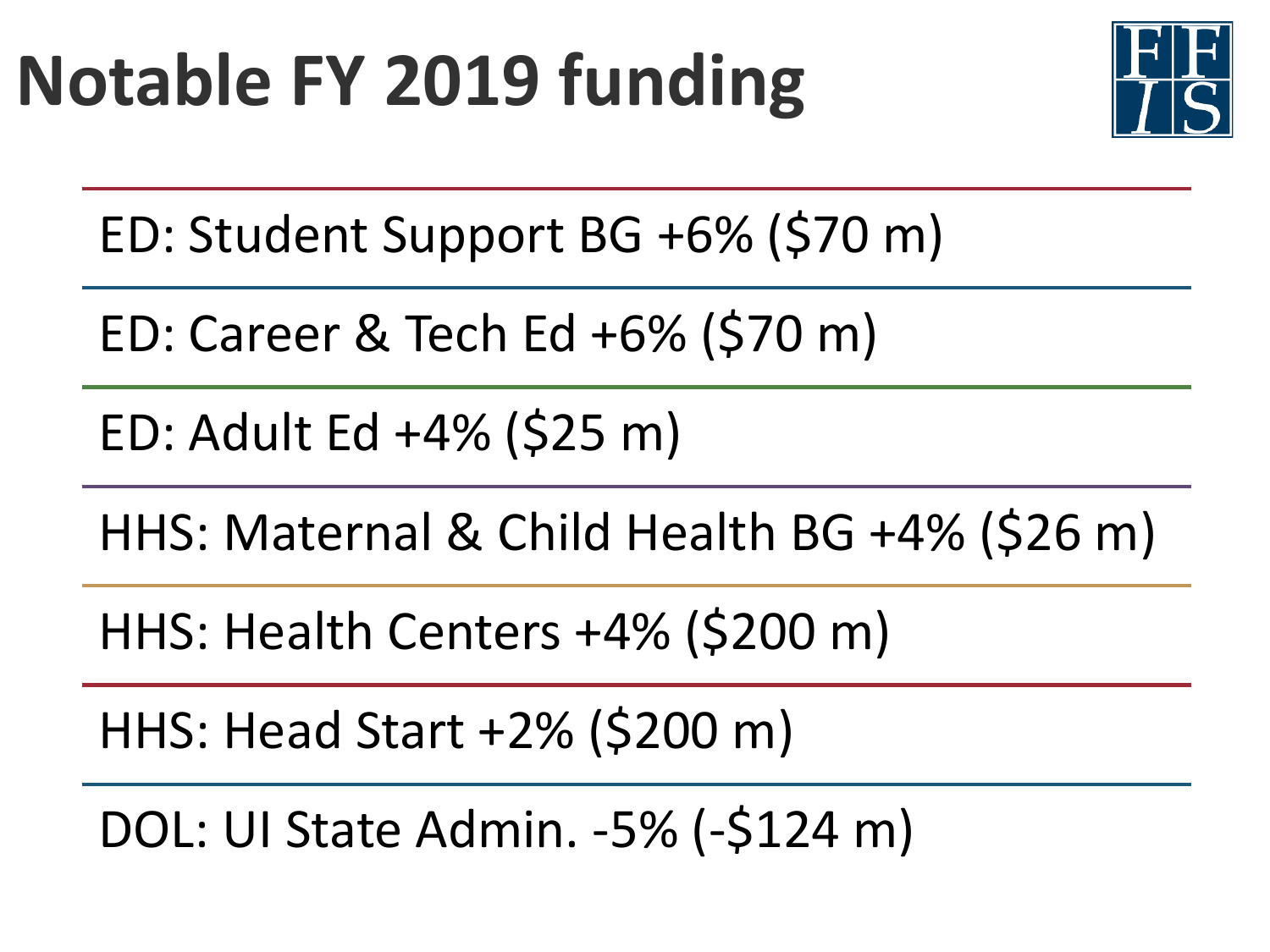# **(Re)authorizations**



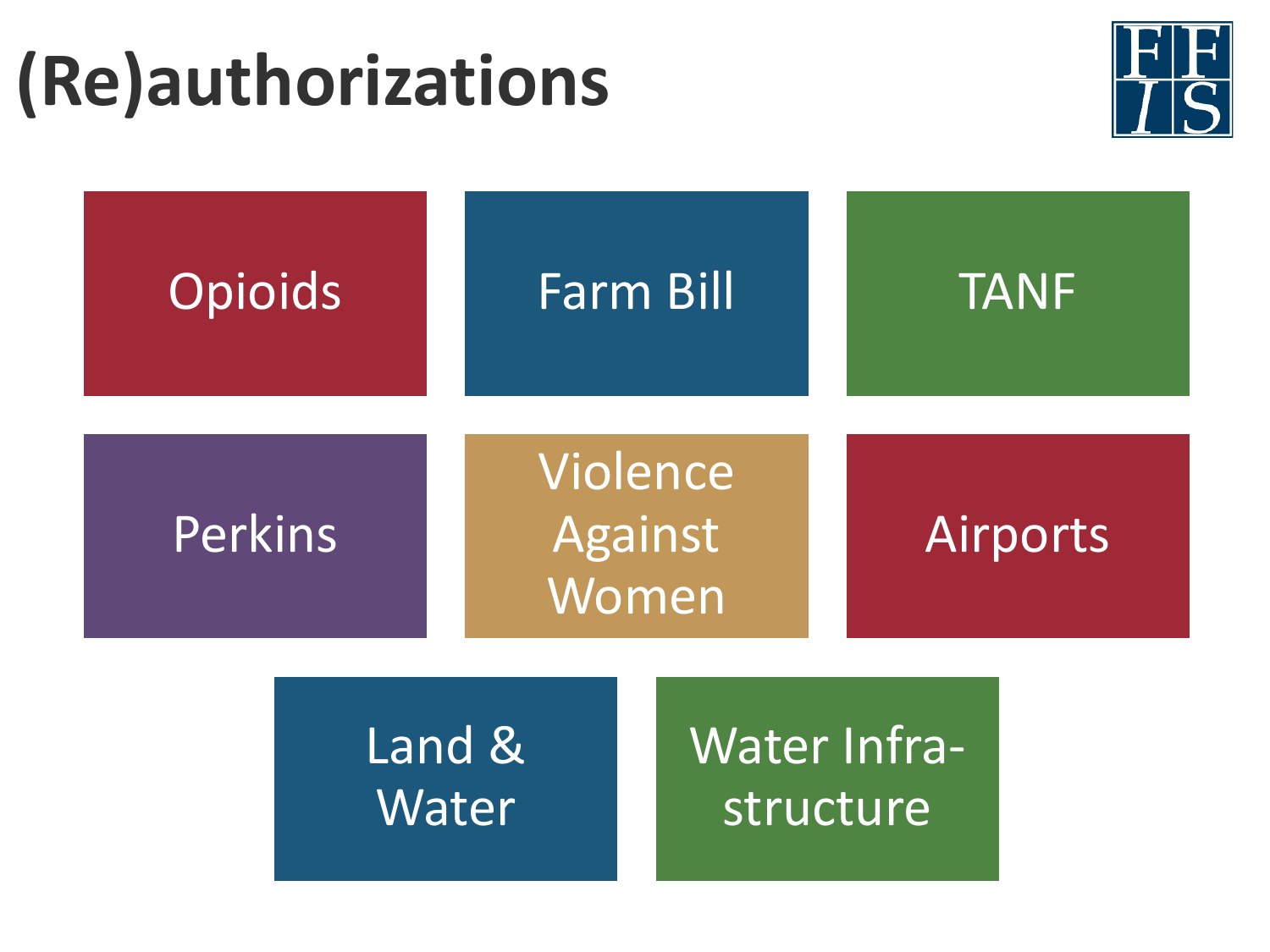



Conference agreement passed House, Senate

Authorizes new grants (mostly competitive)

Reauthorizes existing grants (including State Targeted Response)

Medicaid changes: reports/guidance, new state requirements, opportunities for additional funding, IMD exclusion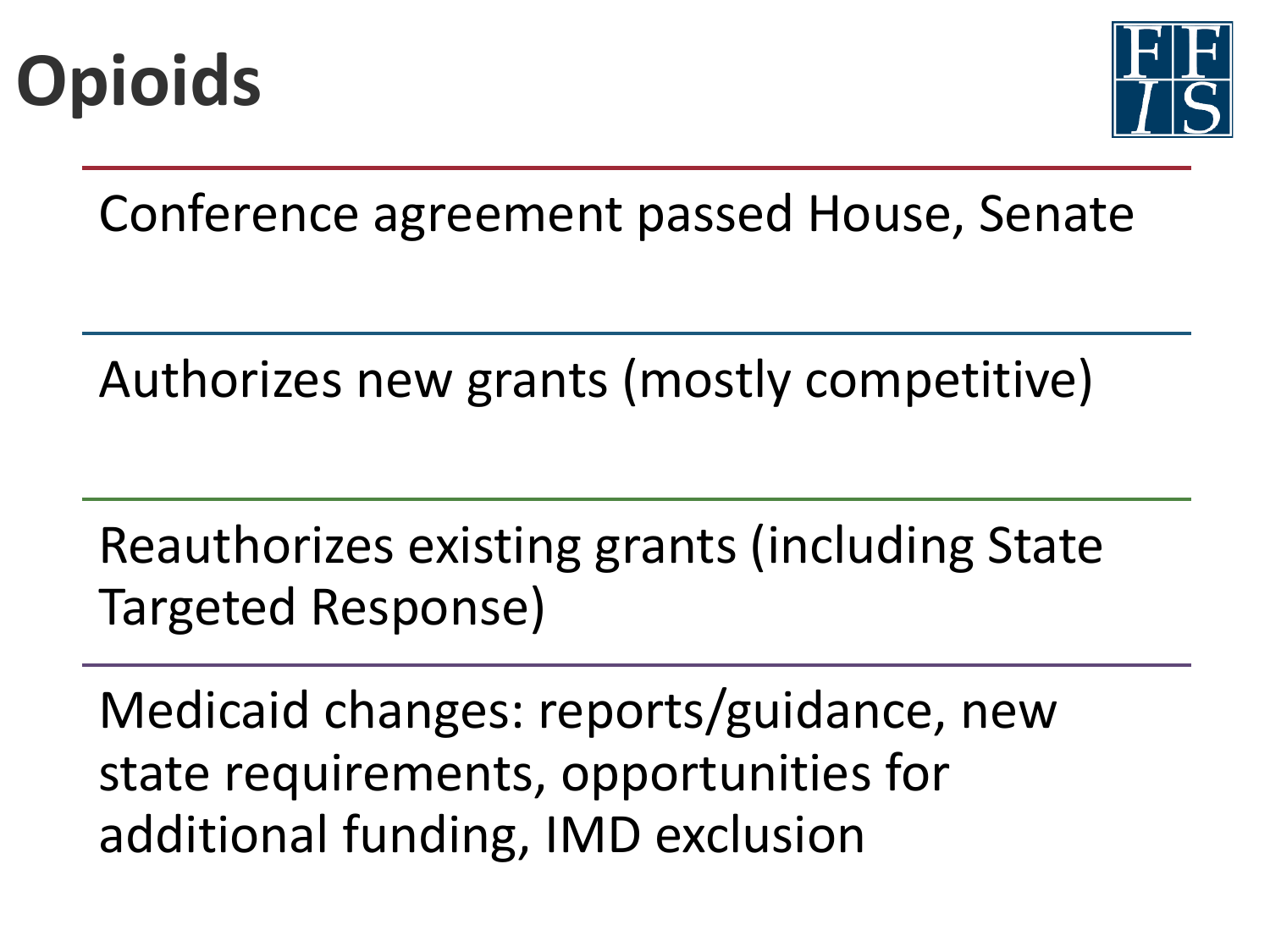#### **Farm Bill**



Expired September 30; in conference

Needs bipartisan support

Senate bipartisan, House not

House changes SNAP work requirements, eligibility, other provisions

Senate changes less dramatic

FFIS *Issue Brief 18-32*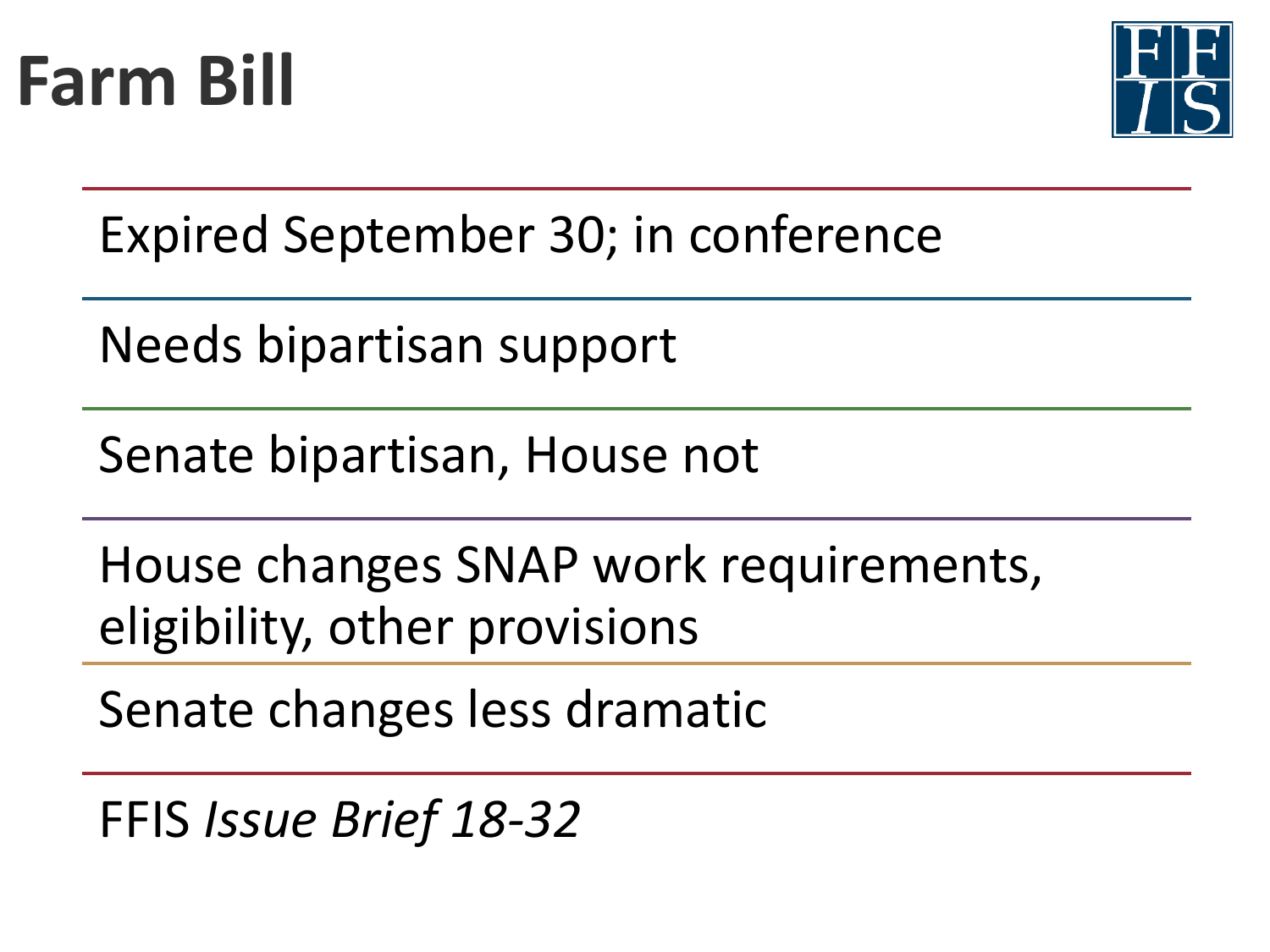



CR extends until Dec. 7 at FY 2018 levels

Programs: TANF, TANF contingency fund, mandatory/matching portion of CCDF, others

Full-year extension likely

Senate: no action

House committee changes work requirements, outcomes, limits on how states spend funds (partisan)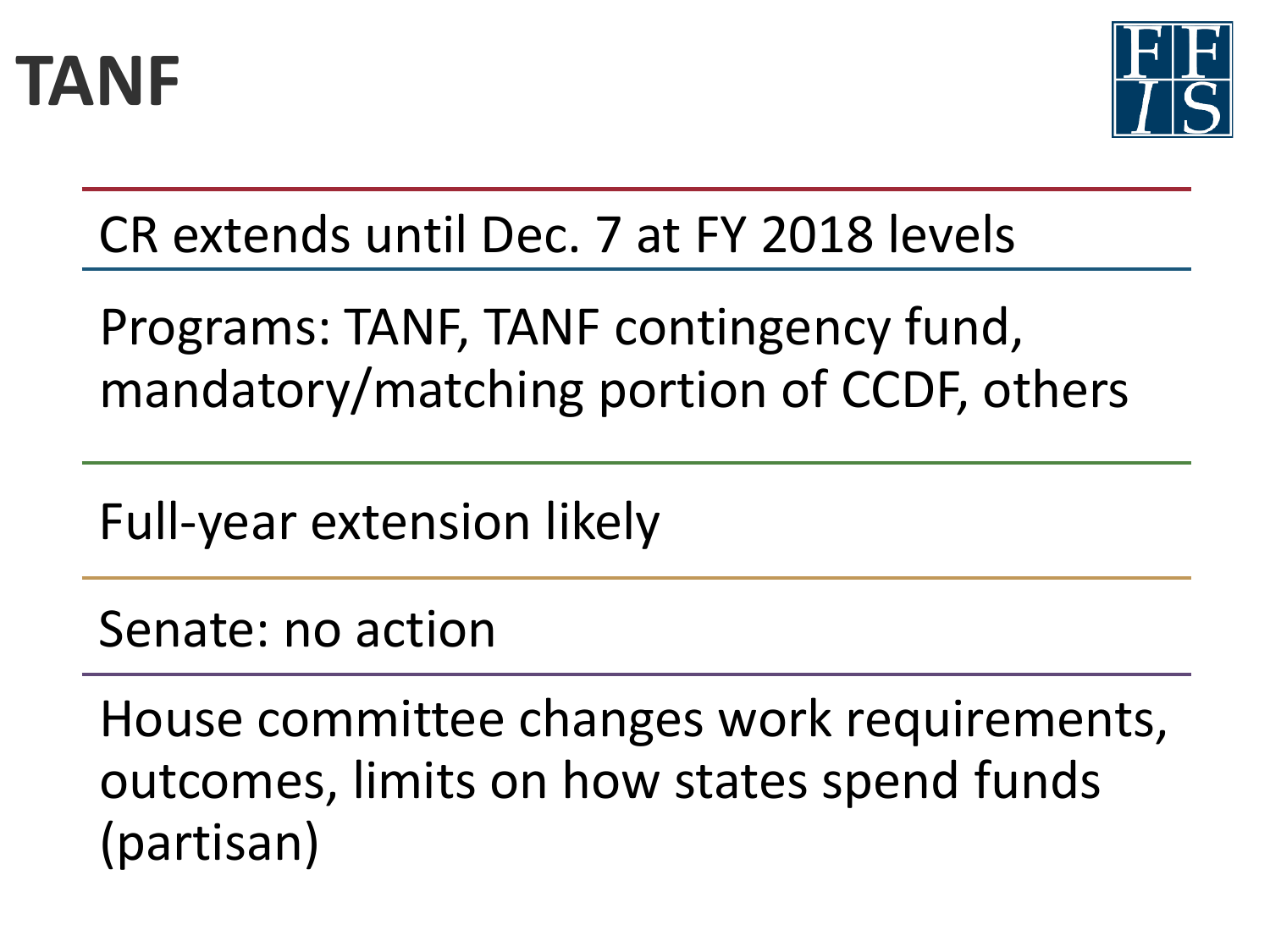

Extends TANF and CCDF mandatory through FY 2023 (increases CCDF funding); eliminates TANF contingency fund

Prohibits federal TANF spending on child care and child welfare

Modifies transfers: Up to 50% on child care, WIOA, and child welfare (limited to 10%); SSBG (eliminated)

Restricts TANF/MOE spending to families with incomes at or below 200% FPL

Phases out third-party MOE

Requires 25% of TANF/MOE spending to be spent on core activities that support work

Outcome-based performance system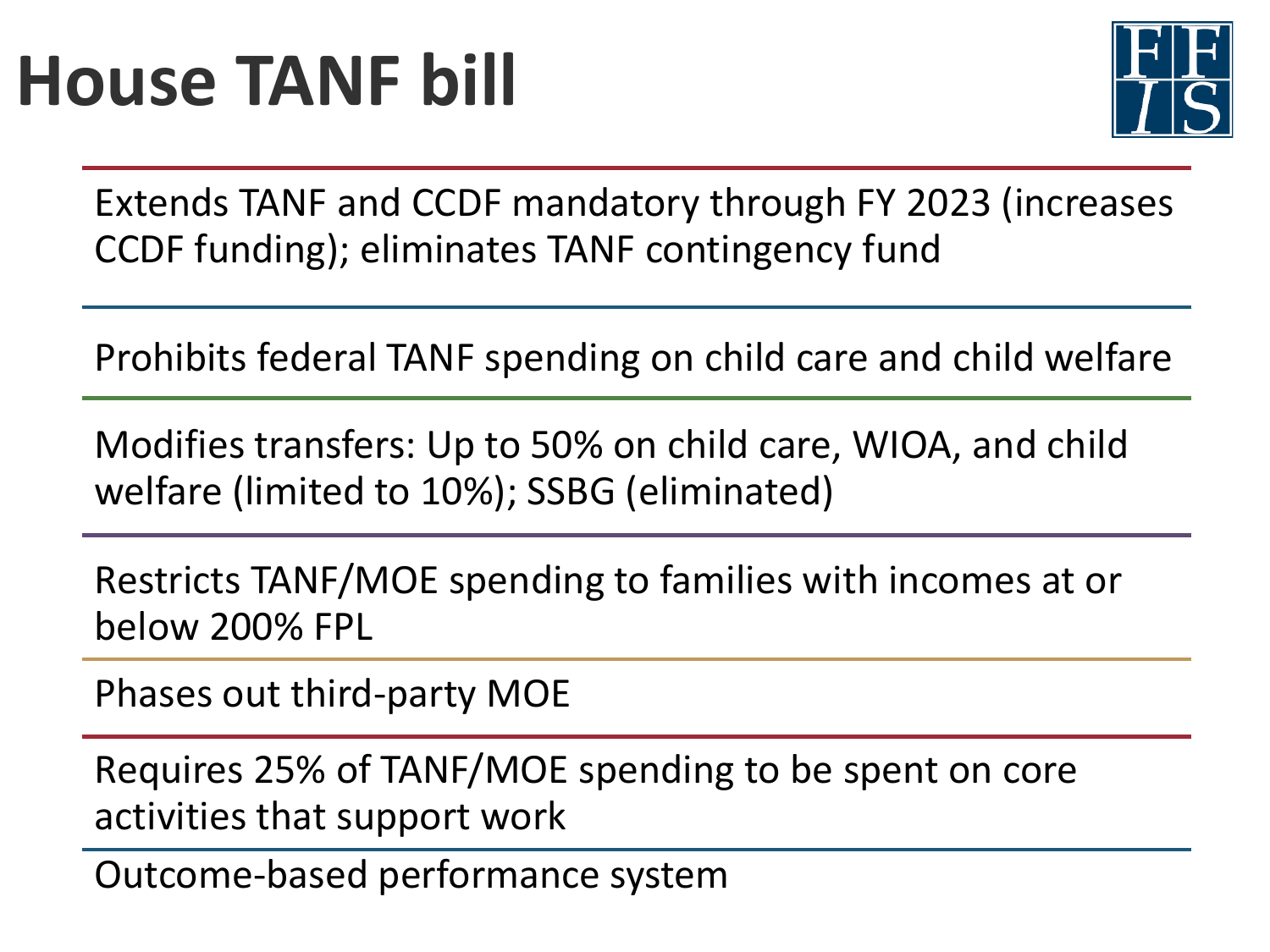

Disaster Recovery Reform Act of 2018 (HR 302)

President signed

States directly administer housing assistance

Closeout incentives for FEMA funds

Expands hazard mitigation assistance

Modifies pre-disaster hazard mitigation

HR 302 also provides \$1.7 billion for CDBG-DR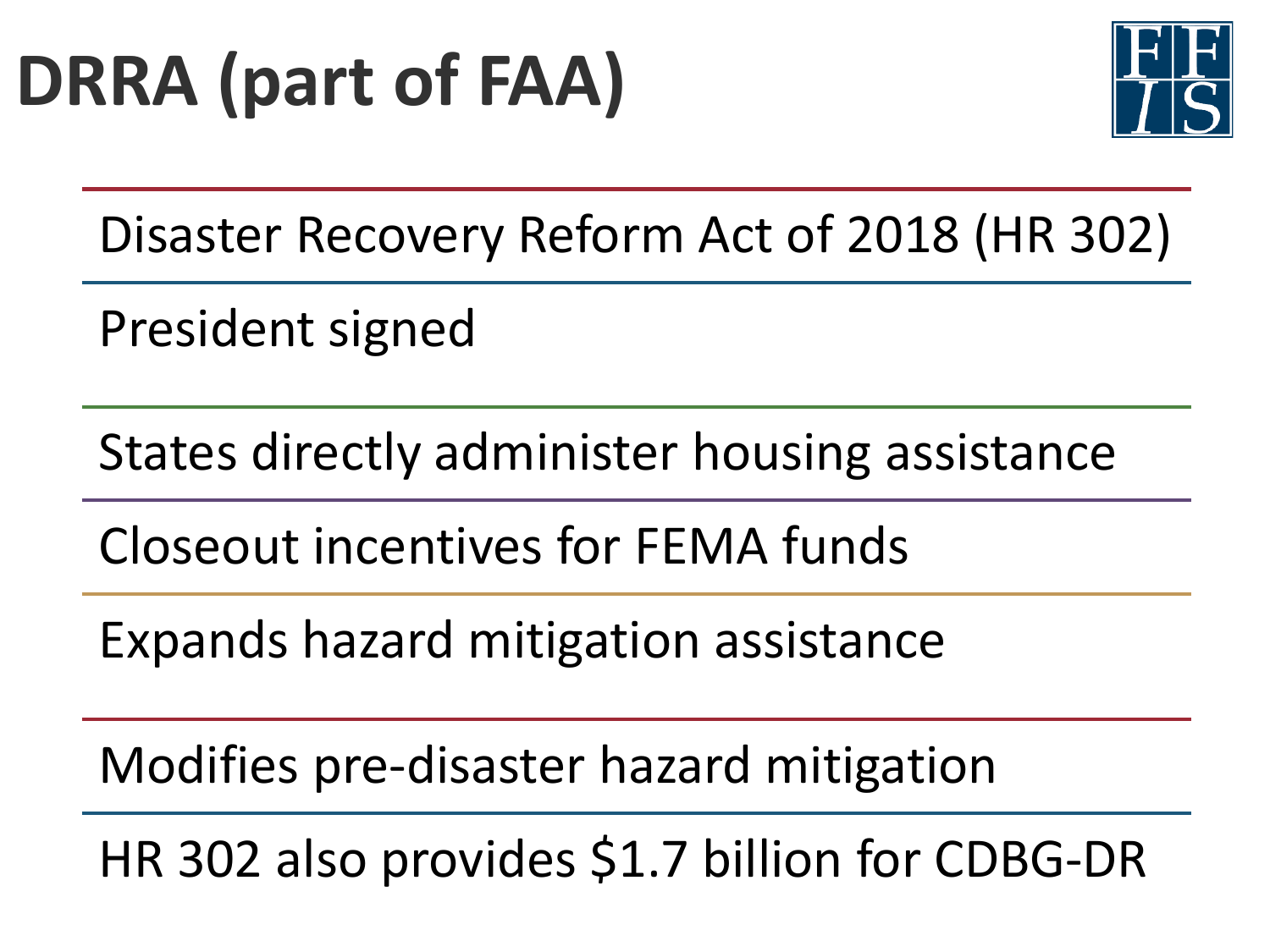



LWCF revenue authority expired September 30

\$21.6 billion unobligated balance

\$162 m in FY 2018 (\$62 m mandatory)

Mandatory funding projected to increase; does not expire

50% state match

Action imminent (or not)

Permanent authorization? 40% to states (H)?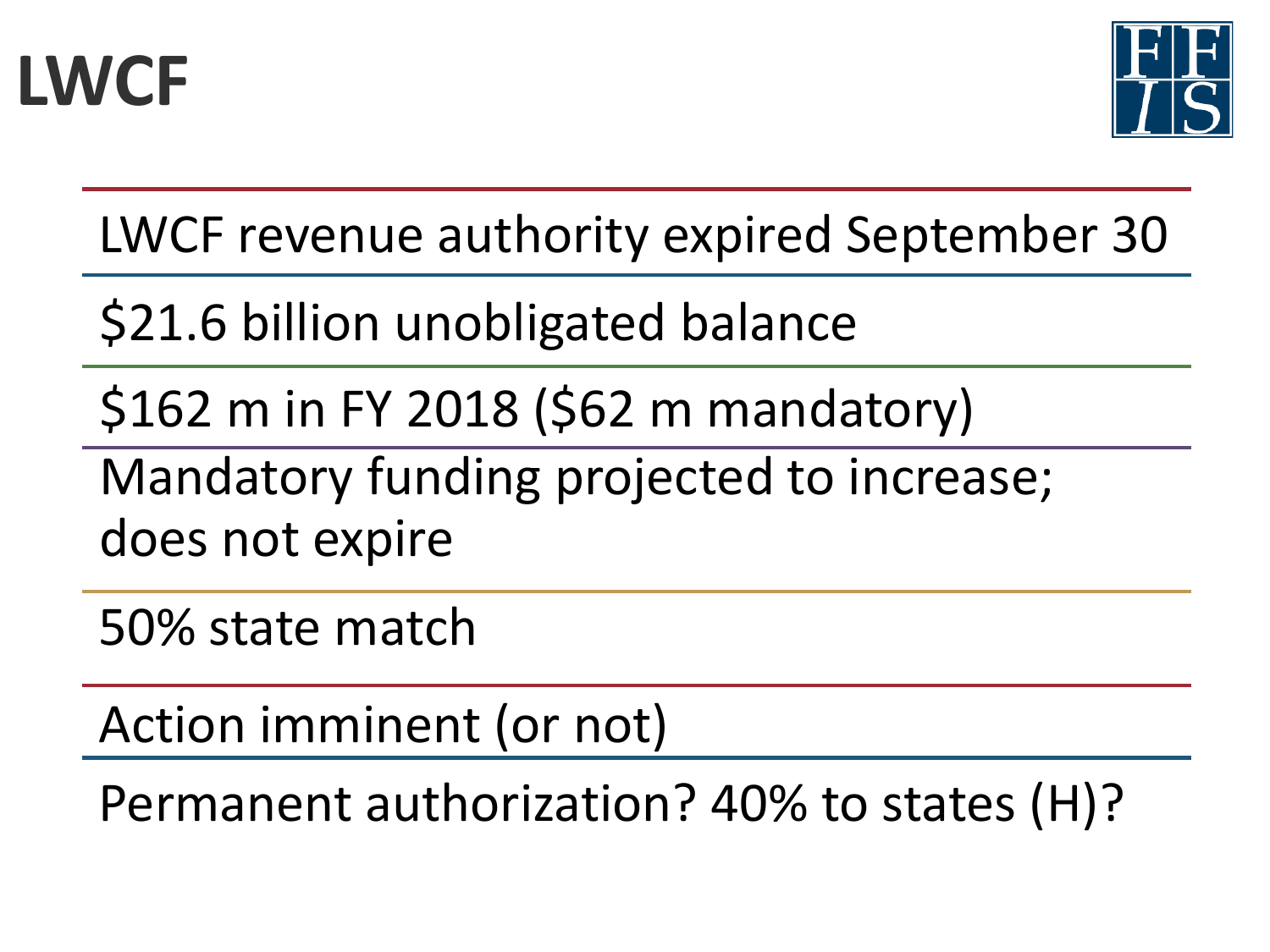

Conference agreement passed House (S. 3021)

#### Authorizes DWSRF (FYs 2019-21), with additional funds for natural disasters

Authorizes Public Water Systems Supervision

Authorizes WIFIA, Army Corps projects, school lead testing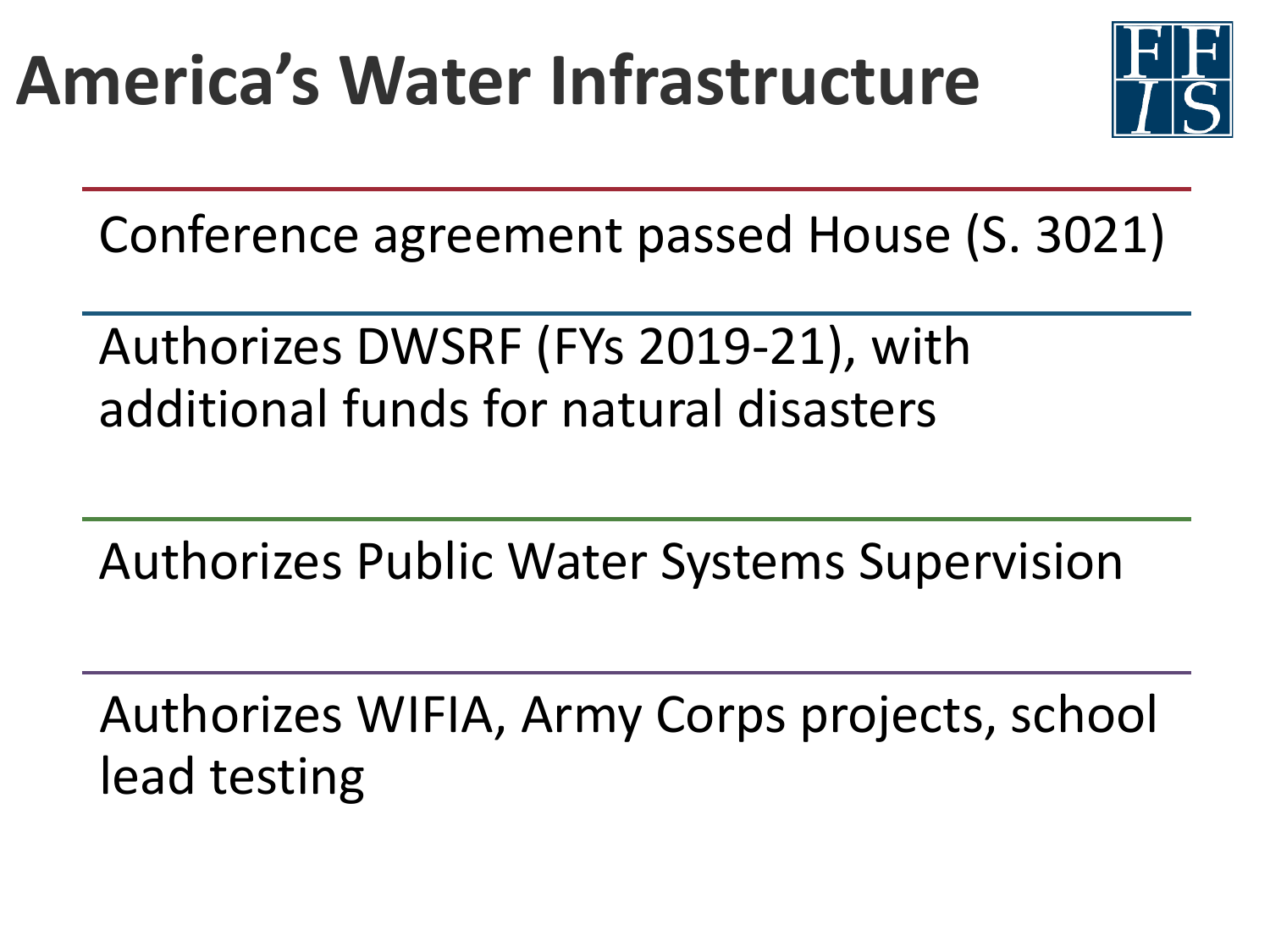## **Expirations**



#### Those that matter more

#### •TANF

- •Farm Bill
- •FAA

Those that matter less

- •VAWA
- •LWCF

•Water Infrastructure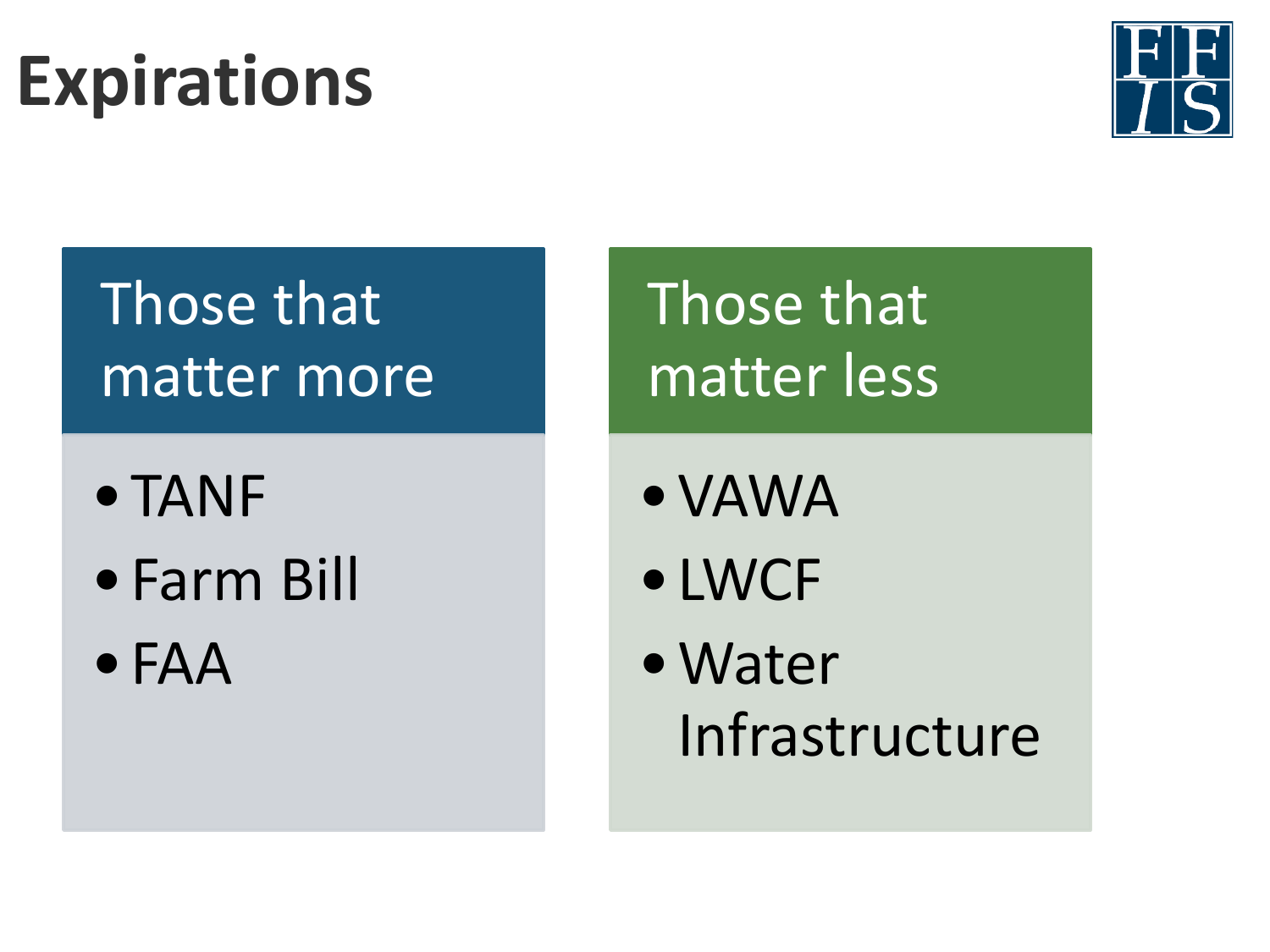# **Regulations**



| <b>Regulations on our Radar</b> |                                        |                                               |  |  |  |
|---------------------------------|----------------------------------------|-----------------------------------------------|--|--|--|
| <b>Agency</b>                   | <b>Subject</b>                         | <b>Type of Rule</b>                           |  |  |  |
| <b>DHS</b>                      | <b>Public Charge</b>                   | Forthcoming                                   |  |  |  |
| Treasury                        | <b>HQLAs</b>                           | <b>Interim Final Rule</b>                     |  |  |  |
| Treasury                        | <b>SALT circumvention</b>              | <b>Notice of Proposed Rulemaking</b>          |  |  |  |
| <b>HHS-CMS</b>                  | Short term, limited duration insurance | <b>Final Rule</b>                             |  |  |  |
| <b>HHS-CMS</b>                  | Risk adjustment payments               | <b>Final Rule</b>                             |  |  |  |
| <b>HHS-CMS</b>                  | Third-party payments                   | <b>Proposed Rule</b>                          |  |  |  |
| DOD, EPA                        | <b>Repeal of WOTUS</b>                 | <b>Proposed Rule</b>                          |  |  |  |
| DOT-                            | Indefinite Delivery and Indefinite     | <b>Advanced Notice of Proposed Rulemaking</b> |  |  |  |
| <b>FHWA</b>                     | <b>Quantity contracts</b>              |                                               |  |  |  |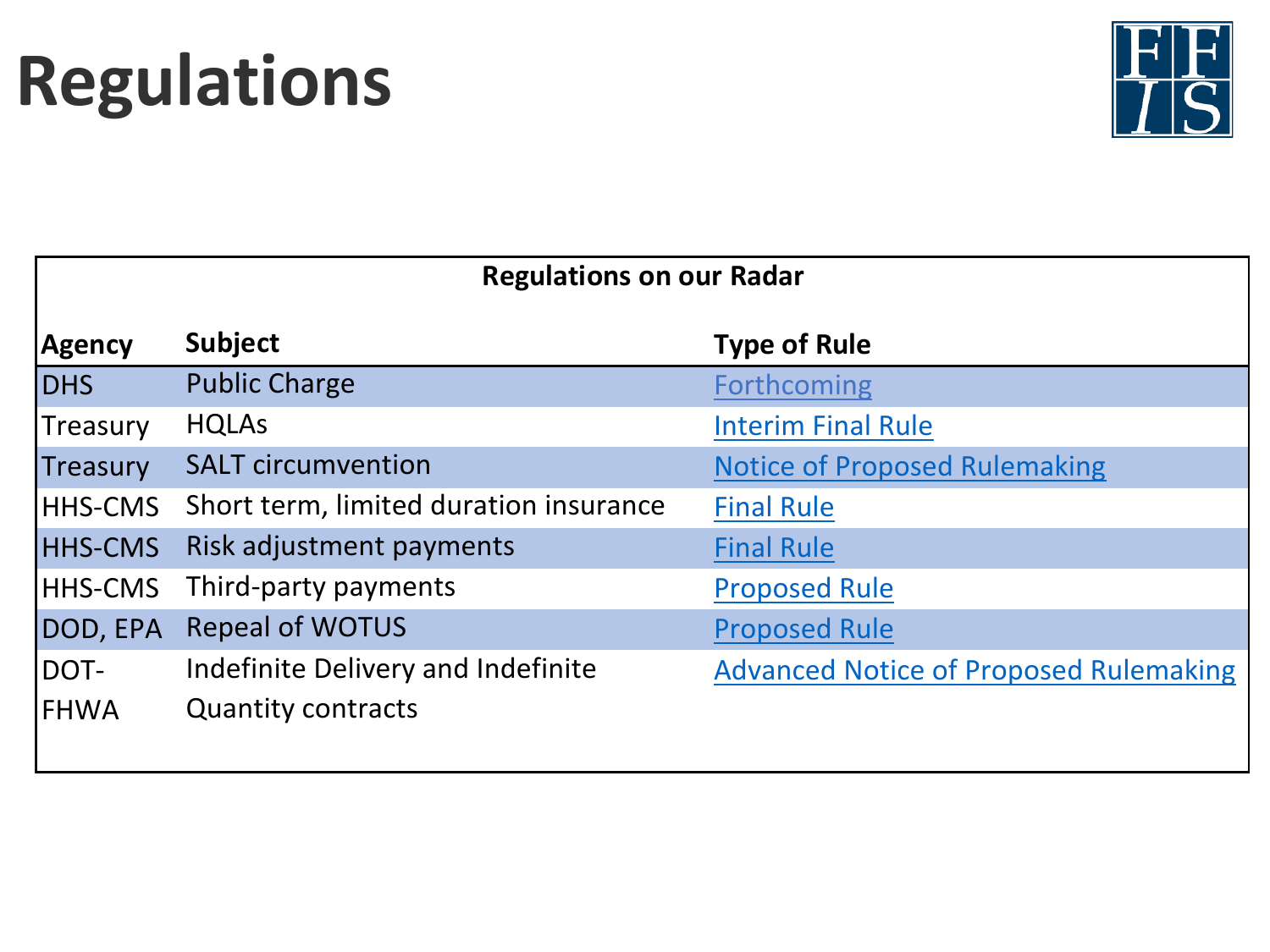#### **FY 2020 FMAPs**



| FY 2020 FMAP Percentage-Point Change |  |                       |  |                             |
|--------------------------------------|--|-----------------------|--|-----------------------------|
| <b>Increases</b>                     |  | <b>Decreases</b>      |  | <b>No Change</b>            |
| Oklahoma                             |  | Utah                  |  | <b>Alaska</b>               |
| <b>Texas</b>                         |  | Oregon                |  | California                  |
| Nebraska                             |  | <b>Nevada</b>         |  | Colorado                    |
| <b>Kansas</b>                        |  | Idaho                 |  | Connecticut                 |
| Louisiana                            |  | Montana               |  | <b>District of Columbia</b> |
| lowa                                 |  | <b>Maine</b>          |  | Maryland                    |
| <b>Arkansas</b>                      |  | <b>Tennessee</b>      |  | <b>Massachusetts</b>        |
| <b>South Dakota</b>                  |  | <b>South Carolina</b> |  | Minnesota                   |
| <b>Florida</b>                       |  | <b>Hawaii</b>         |  | <b>New Hampshire</b>        |
| <b>West Virginia</b>                 |  | Michigan              |  | <b>New Jersey</b>           |
| Mississippi                          |  | Georgia               |  | <b>New York</b>             |
| <b>New Mexico</b>                    |  | <b>Illinois</b>       |  | Pennsylvania                |
| <b>Rhode Island</b>                  |  | <b>North Carolina</b> |  | Virginia                    |
| <b>Delaware</b>                      |  | Indiana               |  | Washington                  |
| <b>Missouri</b>                      |  | Ohio                  |  | Wyoming                     |
| Arizona                              |  | Vermont               |  |                             |
| Kentucky                             |  | Wisconsin             |  |                             |
| Alabama                              |  |                       |  |                             |
| <b>North Dakota</b>                  |  |                       |  |                             |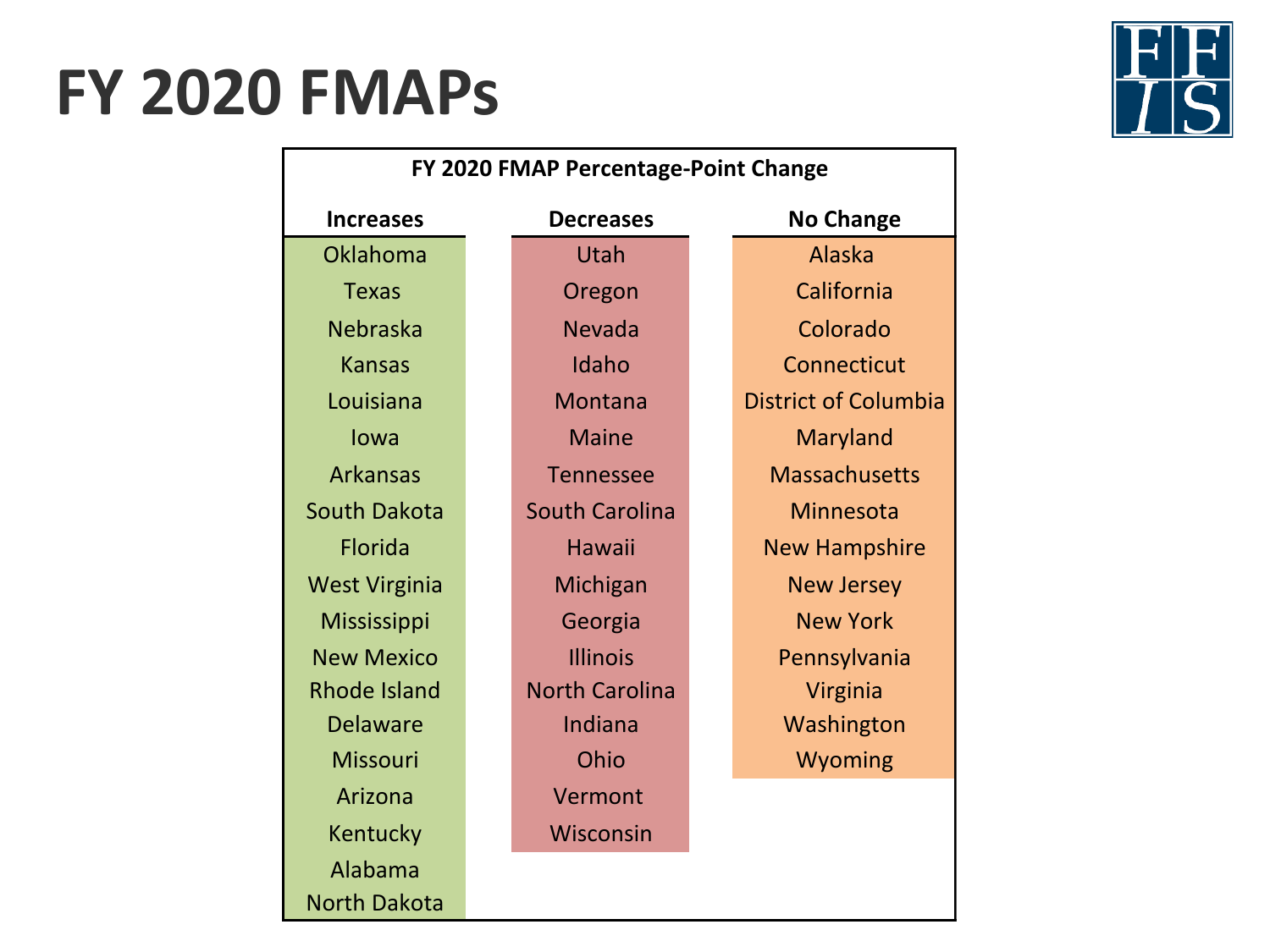## **Endgame considerations**



#### FY 2019 appropriations

- Action on CR/LHHS, Energy-Water
- Pre-election
- Post-election, pre-December 7

#### Authorizations/ Expirations

- Optimistic: opioids, water, LWCF, FAA
- Uncertain to pessimistic: Farm Bill, TANF reauthorization (will be extended)

#### **Other**

- Election will be pivotal in both areas
- BBA no longer operable after FY 2019
- Debt limit reinstated March 1, 2019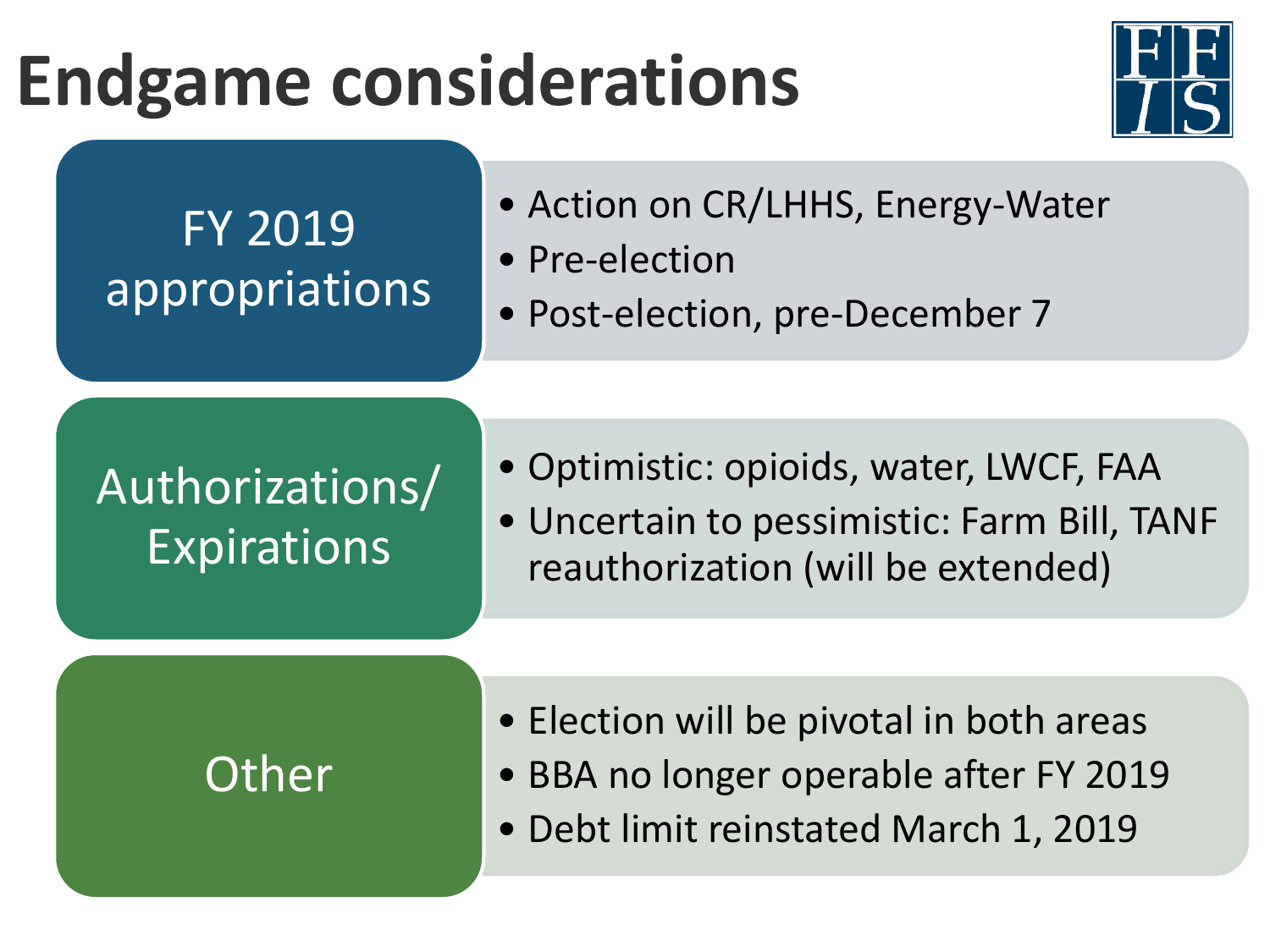### **Transition from BBA to BCA**



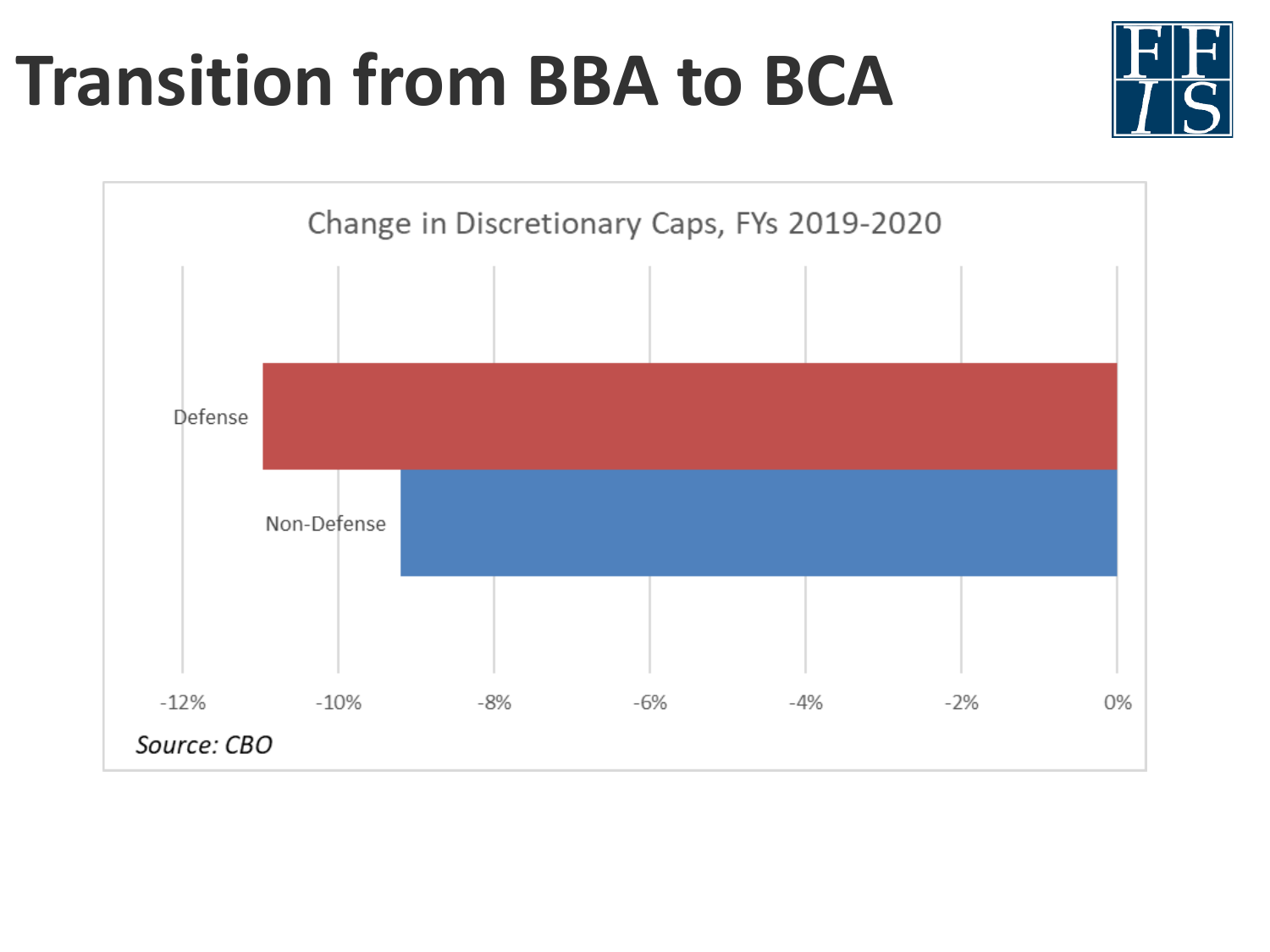# **Further down the road (FY 2020)**



- Health extenders (mandatory funding expires 9/30/19)
- New Title IV-E option: prevention services
- New limitation for non-family foster care
- ACA DSH cuts take effect
- Phase-out of ACA increase in CHIP matching rate